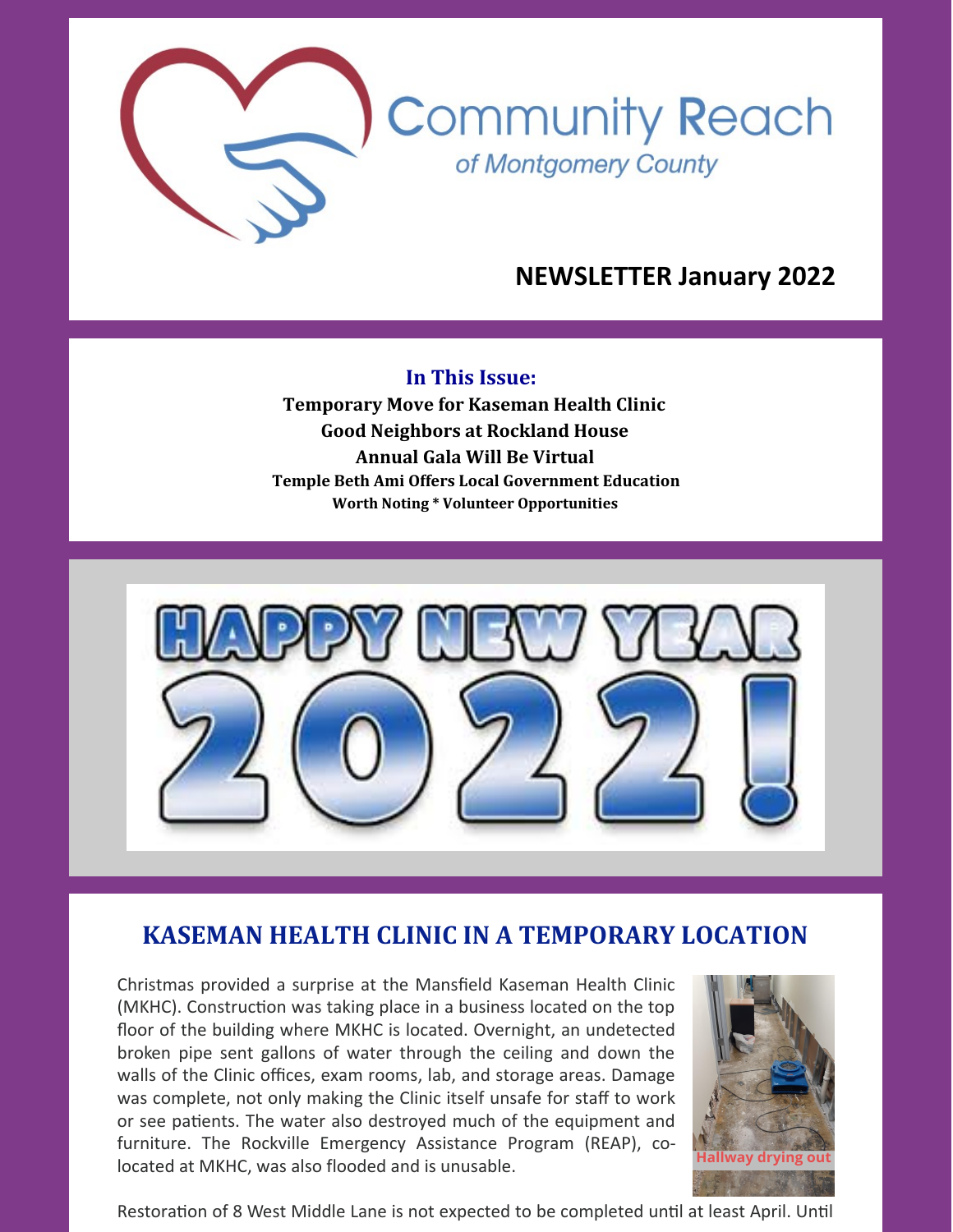then, Rockville United Church (RUC) is providing a temporary location for MKHC patients to be seen. All phones are being forwarded so patients are receiving personal attention when they call 301-917-6800. Primary care and pulmonology appointments are taking place in the classrooms on the bottom level of the church. As the RUC space is substantially smaller than that of the permanent Clinic, all other specialty care and laboratory services will be on hiatus until MKHC returns to its permanent space. Labcorp is providing MKHC patients with lab work at greatly reduced rates at their own sites.

Saturday COVID testing and vaccination clinics are being held in the aptly named Kaseman Hall at RUC. REAP clients are receiving assistance at the Grandin Avenue Reach office. Service updates will continue to be posted on the Reach website home page, **[www.CMRocks.org](https://www.cmrocks.org/)**.

A claim has been filed with the insurance company of the other business, and it is hoped most of the restoration and replacement costs will be covered without long legal negotiations. However, the timing of insurance payments is unpredictable, and there are current and ongoing expenses for moving and continuing patient care in a new location. A new EKG machine, furniture, cellphones, and other equipment needed to be purchased immediately to continue patient care. IT services were needed to update wiring and connectivity. The number of patients that can be scheduled each day is greatly reduced, and the Clinic is experiencing more no-shows and cancelled appointments as patients try to find the new location. Financial donations to cover these expenses are gladly being accepted at **MKHC [Restoration](https://www.paypal.com/donate/?hosted_button_id=CHP2958BMS6JU) Fund**.

Limited space also means it is currently more difficult to accept in-kind donations or volunteer service. We will keep supporters and constituents informed about when that assistance would again be helpful and what is most needed. MKHC Board and staff appreciate the support that has been received by the community.



## **GOOD NEIGHBORS AT ROCKLAND HOUSE**



In April 2014, Reach invited five women to become residents of the newly opened Rockland House, our permanent supportive home for women who had previously experienced homelessness. One of the first neighbors to welcome the new residents was next door neighbor Eddie Baggott.

Eddie has lived in Twinbrook his entire life. He was friends with the husband and wife who previously owned the

home. After the husband passed away, the wife lived alone in the home until she broke her hip. When she sold the house so she could move to a nursing home, Eddie promised he would look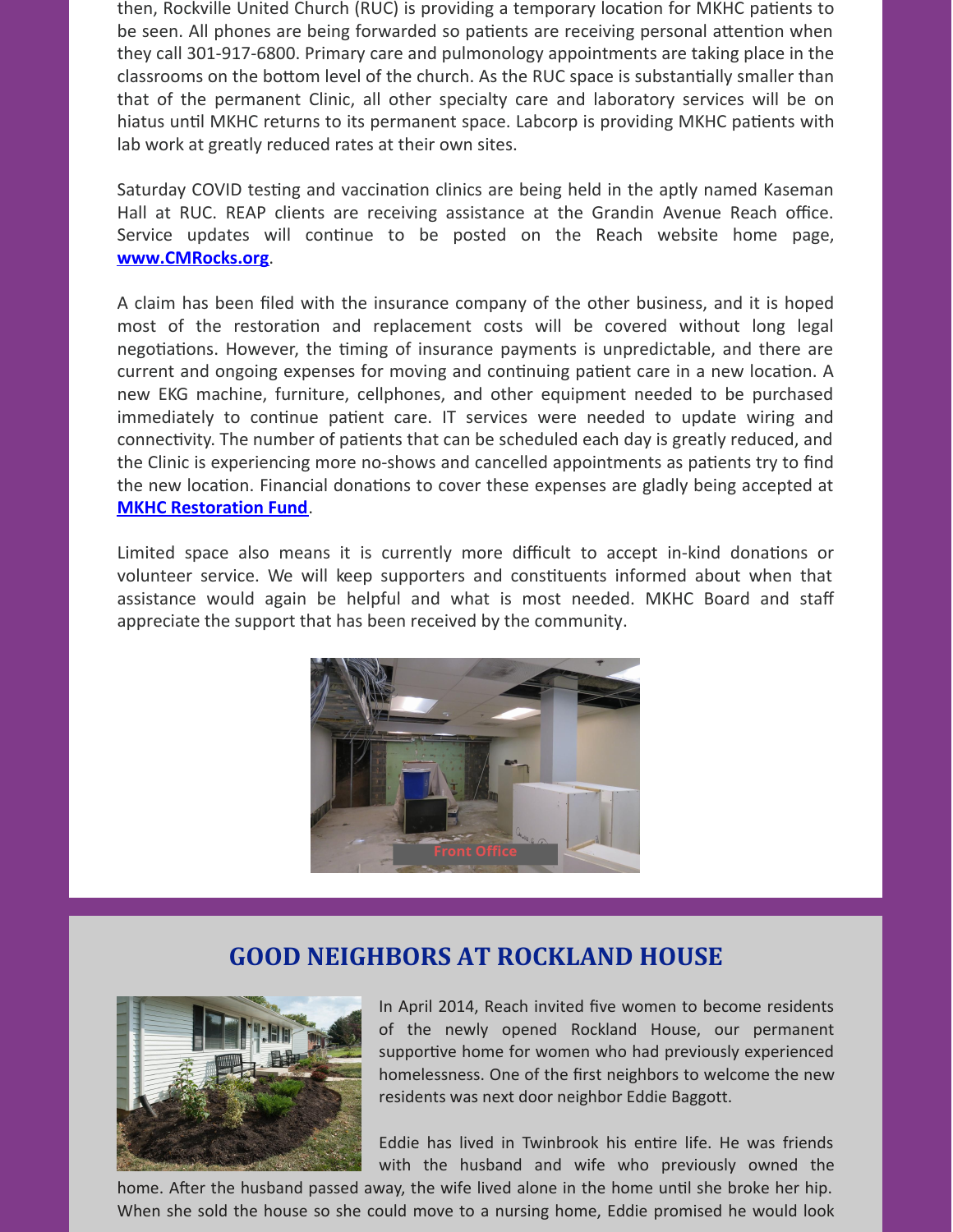after whoever moved in. He has been looking after Rockland residents for almost seven years.

Eddie says he feels like the Rockland women are the sisters he never had and they, in turn, express so much appreciation for the ways he helps. Our residents are indeed very thankful for his assistance, and feel more comfortable knowing he is next door looking out for them. When it snows, Eddie is out early to shovel the front path and sidewalk. He has replaced lightbulbs, checked smoke detectors, and helped with other small projects around the house. As he is close by and has many years of home maintenance experience, the residents are comfortable asking for his advice on house matters, as most of us are able to do with our neighbors when we feel a connection.

Eddie particularly shares a love of music, cars and fixing things with one specific resident. He says, most importantly, as the number of Twinbrook neighbors who wish to interact dwindles, it is nice to have next-door neighbors who actually engage in conversation.

Find more information about Reach's housing program **[here](https://www.cmrocks.org/housing-program)**.

# **ANNUAL GALA TO BE VIRTUAL ON APRIL 30TH**

This year's Reach Annual Gala has been scheduled for Saturday, April 30th for some time. So Reach supporters can feel safe attending the event and so that continuing COVID concerns will not require potential last minute changes, the Reach Executive Committee has determined the 2022 event will be held virtually.



Paul Newman, former Board Chair of Rockville Economic Development, Inc. (REDI) has agreed to serve as our chair. The Gala Committee will begin the work of creating a spectacular event that is entertaining, a little educational, interactive, and will raise much needed funds for Reach and our programs. Sponsorship opportunities will be advertised soon through the **[CMRocks.org](https://www.cmrocks.org/)** website and other channels. For those interested in being involved in creating the event, or have other questions, please reach out to **Andrea [Kempner-Wink](mailto:andreakwink@cmrocks.org)**. Please save the date - Saturday evening, April 30, 2022 - and stay tuned for more details.

## **TEMPLE BETH AMI OFFERS A CONVERSATION ABOUT THE ROLE OF LOCAL GOVERNMENT**



Temple Beth Ami has long supported Reach and our areas of service. This congregation has also had a strong presence in educating potential voters about candidates and issues, and Reach partnered with Beth Ami in their last candidate forum in 2018.

This Sunday, January 30th from 3 p.m. - 4:30 p.m., Temple Beth Ami offers "Get Voter Ready,"

a virtual conversation with MD District 17 Senator Cheryl Kagan and Montgomery County Council President Gabe Albornoz. The conversation will center on the role local government plays in our lives.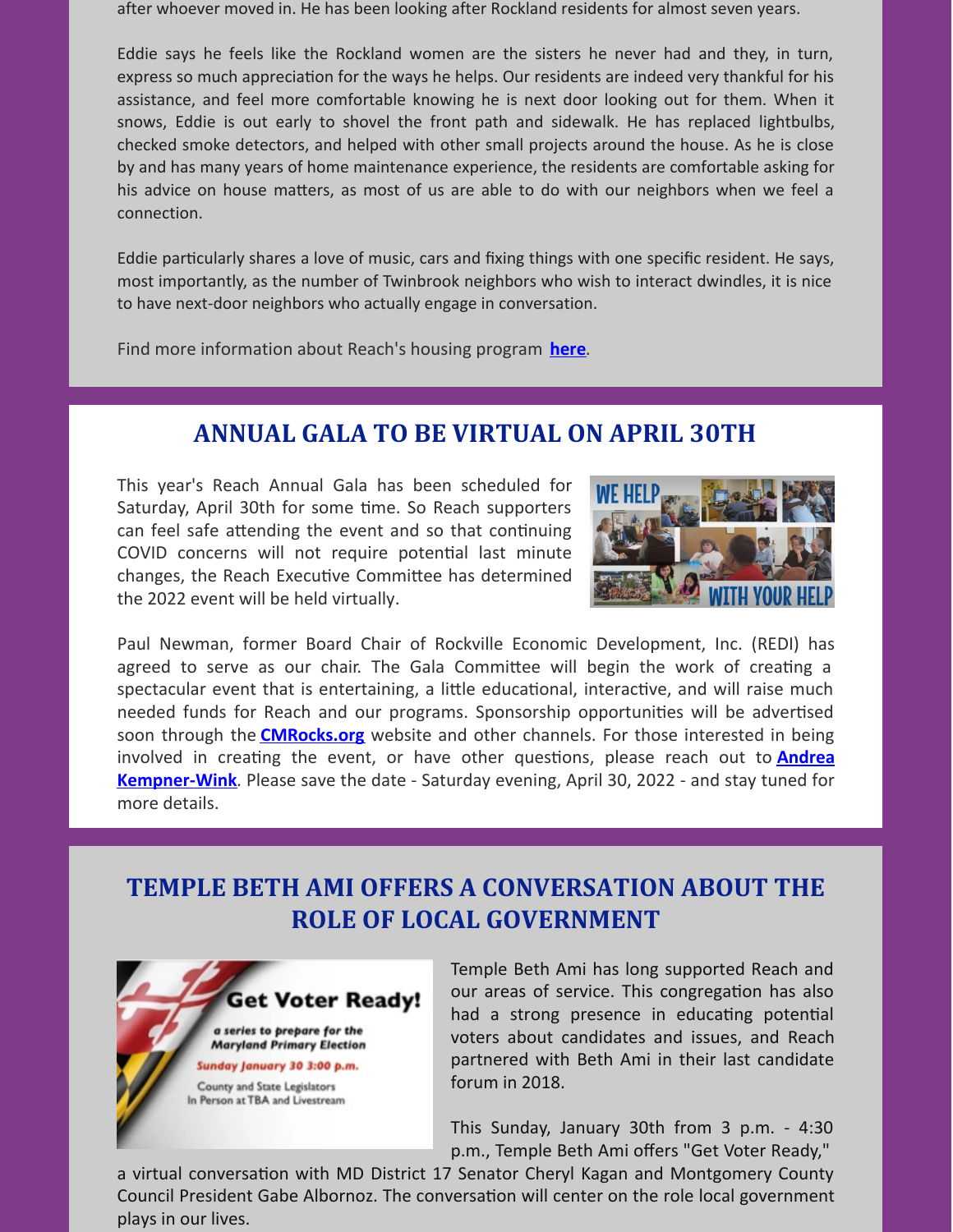After each U.S. Census, new U.S. Congressional and state legislative district maps are drawn to match current population pattern. Additionally, in a 2020 referendum, Montgomery County voters chose to add two new County Council districts for a total of 7 Councilmembers representing districts and 4 at-large Councilmembers. Kagan and Albornoz will speak about redistricting. They will also discuss important topics being decided during the current Maryland legislative session and this County Council term. The program will be moderated and the questions and topics will be drawn from the feedback provided by guests who register in advance to virtually attend on Sunday.

Find more information and register to attend at: **[bethami.org/event/get-voter-readysun](https://bethami.org/event/get-voter-readysun-jan-30-3-pm/)jan-30-3-pm/**.

Providing opportunities for our constituents to understand how federal, state and local governments work is a core Reach value. In fact, our Language Outreach Program U.S. Citizenship winter class is currently in session and these classes are held each winter and summer. In Fiscal Year 2021, LOP helped 20 County residents become U.S. Citizens through this course. Voting is a core right and responsibility of citizenship. Knowing how our government operates and having the opportunity to vote offers community members the ability to help make decisions that affect their quality of life.

## *Mark Your Calendar!*

**Sunday, January 30, 2022, 3:00 p.m. - 4:30 p.m.** *Supporter TEMPLE BETH AMI's "GET VOTER READY"*

Virtual - Register to receive link at: **[bethami.org/event/get-voter-ready](https://bethami.org/event/get-voter-readysun-jan-30-3-pm/) Saturday, April 30, 2022, Time TBD** *REACH ANNUAL GALA*

Virtual - Save the Date



## **SPOTLIGHT ON VOLUNTEER OPPORTUNITIES**

**JOIN A REACH COMMITTEE** - Development, Finance, Faith Advisory, and Governance currently all meet online as standing committees. Help determine the success of Reach through your service. Short term committees also need new members. *Gala Committee beginning soon!*

**VOLUNTEER AT MKHC's VACCINE/TESTING CLINIC** held every Saturday from 10am - 2pm. Those who are currently in the medical field and those interested in a career in medicine are encouraged to consider the opportunity to help register patients, prepare supplies, manage vaccines or manage testing. Must be at least 18 years old.

**WRITER/EDITOR/INVESTIGATOR** to help build out our procedures manual for a few departments and programs that are not yet completed. Interview staff to determine how tasks are accomplished and who is responsible for what. Help them explain their work in layman's terms and then put it in writing.